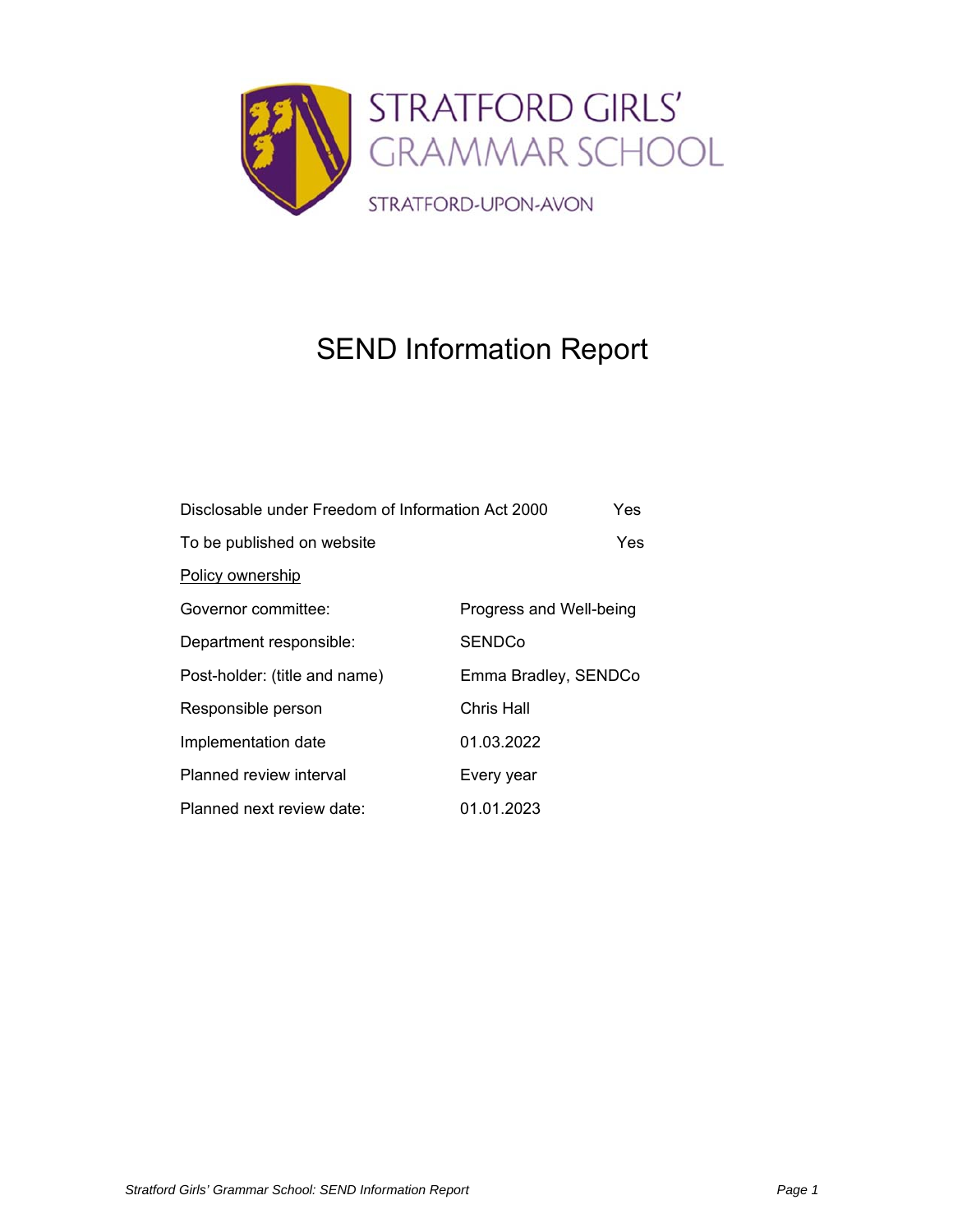# **Contents**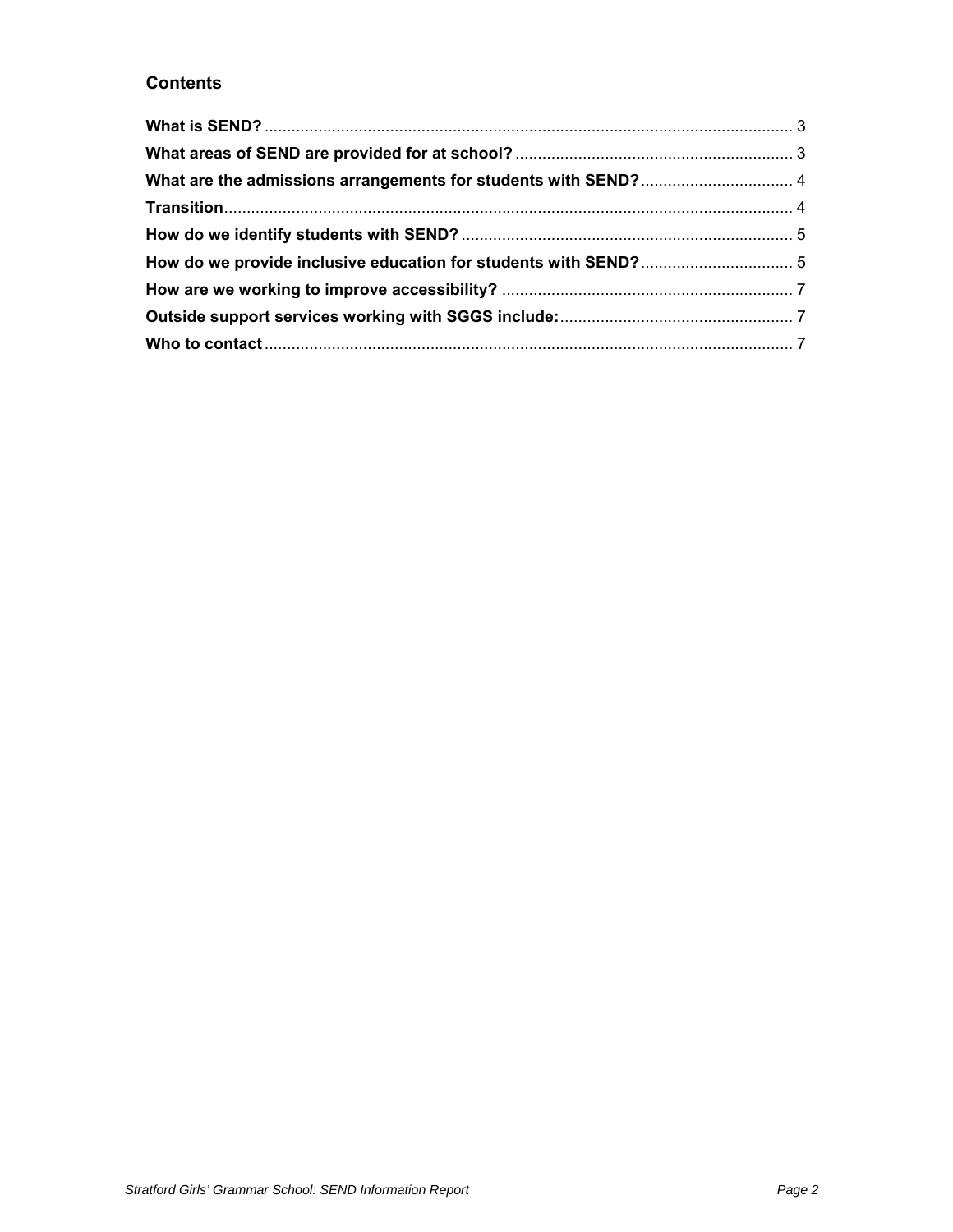### **What is SEND?**

Special Educational Needs and Disability (SEND) comprises a learning difficulty or a disability that affects a student's access to our facilities and resources, limits progress or opportunities and constitutes a significant difficulty.

Sensory and physical impairment, specific learning difficulties such as dyslexia and dyspraxia; long-term health conditions like diabetes and epilepsy; ADHD; autism and mental health difficulties are among those difficulties that might be classed as SEND, where they have significant impact on the student's ability to make progress, achieve their potential and take a full part in school life.

All teachers at SGGS teach students with SEND, delivering high quality inclusive teaching and learning as set out in the Teachers' Standards (DfE, 2011). Where significant difficulties continue to present barriers to a student's progress or access to school, we may put in place special educational provision in the form of targeted interventions which are additional to or different from those made for other students in programmes of support with appropriate timeframes. We develop this support through co-construction, by engaging with the student, parents/carers, school staff and relevant external agencies.

#### **What areas of SEND are provided for at school?**

Our SENDCo, Mrs Emma Bradley, ensures that appropriate support is in place to meet the needs of all students with SEND.

We provide for students with a wide range of special educational needs and disabilities, including:

- **Communication and Interaction needs** including students who have speech, language and communication difficulties, and students with autism.
- **Cognition and Learning needs** including students who have learning difficulties affecting different areas of speed of working, and those with specific learning difficulties, for example dyslexia, dyspraxia and dyscalculia.
- **Social, Emotional and Mental Health needs** including students who demonstrate difficulties with emotional regulation, impulsivity and low mood.
- **Sensory and/or Physical needs** including students who have visual or hearing needs, or a physical disability.

The above four broad SEND categories are definitions of Special Educational Needs and Disability, found in the SEND Code of Practice (DfE, 2015).

Student diversity is recognised and valued at SGGS, and we seek to match our support to the individual's needs. Communication is key to this and our SENDCo liaises in school and with parents/carers to oversee inclusive approaches are in place to support students to reach their full potential.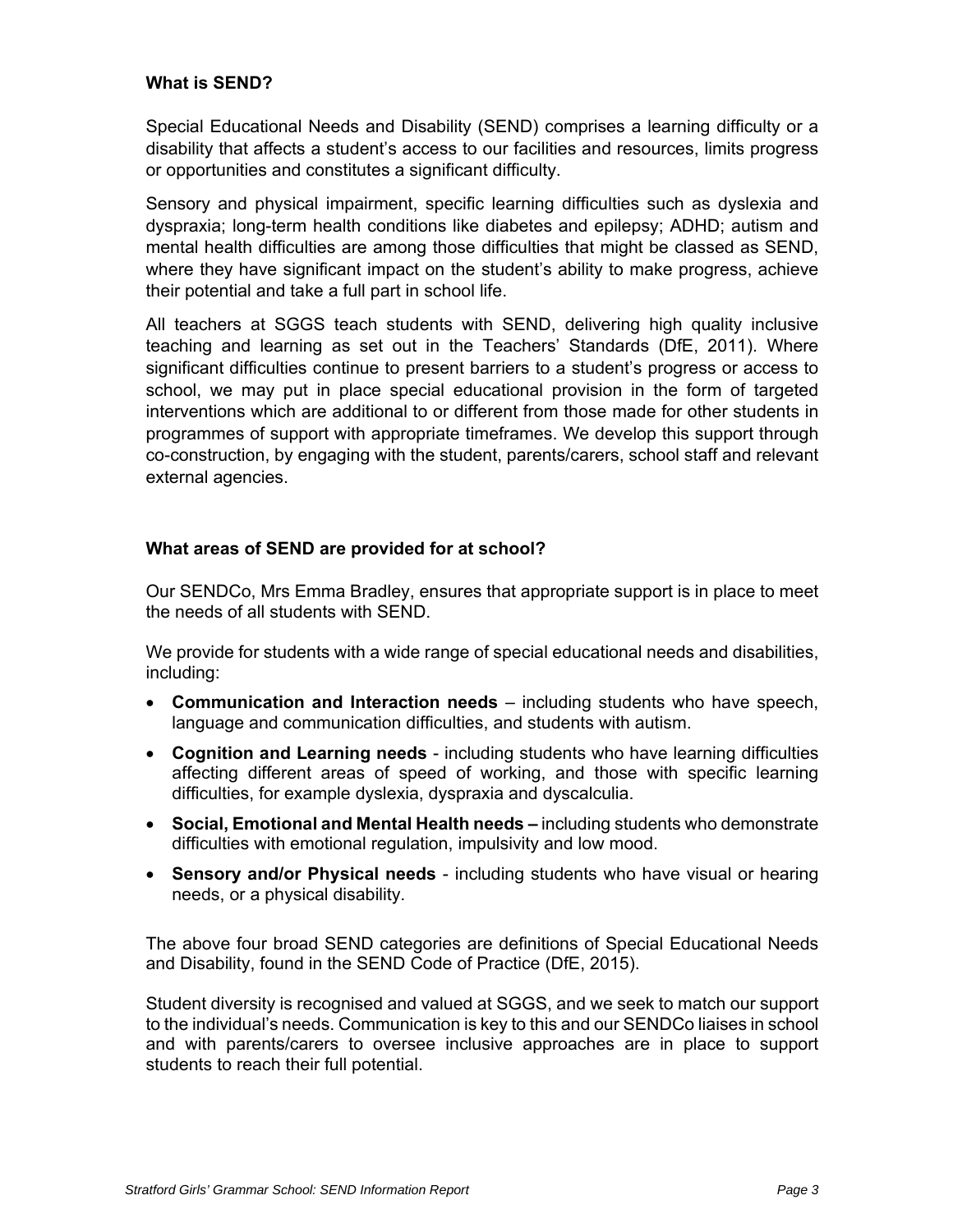#### **What are the admissions arrangements for students with SEND?**

Please refer to the Admissions Arrangements Section which can be found on our website

All admissions applications are processed by Warwickshire County Council Education Department, who will require evidence of a special educational need or disability to grant 25% additional time in the exam.

Further information is available at www.warwickshire.gov.uk/admissions.

Please inform SGGS of SEND during the application process and supply a copy of any relevant reports and evidence of SEND.

# **Transition**

Transition can be a stressful time for students, particularly those with SEND, and we work closely with students, their previous setting and parents/carers to share information and provide reassurance during this time.

We encourage all prospective students and parents/carers to visit our school. Our current students tour the school with prospective students and parents/carers to give an honest student's perspective and encourage younger visitors to ask questions more openly. Such visits provide support and familiarisation and can help with identifying any areas of need to address before starting at SGGS.

Once a student with SEND starts, parents/carers are invited to a meeting with our SENDCo, allowing time to reflect and talk through the specific needs of their child.

Our SENDCo works together with the Head of Sixth Form and careers adviser, to ensure a smooth transition to University or Further Education for sixth form students with SEND. Some students may be eligible for support via the Disabled Student Allowance. We begin to prepare students for transition into the next stage of their education or training in a number of ways:

- With their choices for GCSE for example, conversations between students and parents/carers and the SENDCo, Head of House, careers adviser, including the Year 9 Options Evening;
- With their choices for A Level for example, in conversation with students and at the school open evenings and A Level taster events;
- Conversations with the SENDCo, Head of Sixth Form and careers adviser in Year 12 and Year 13 to discuss options beyond A Level;
- Careers talks from guest speakers;
- PSHE lessons for all year groups.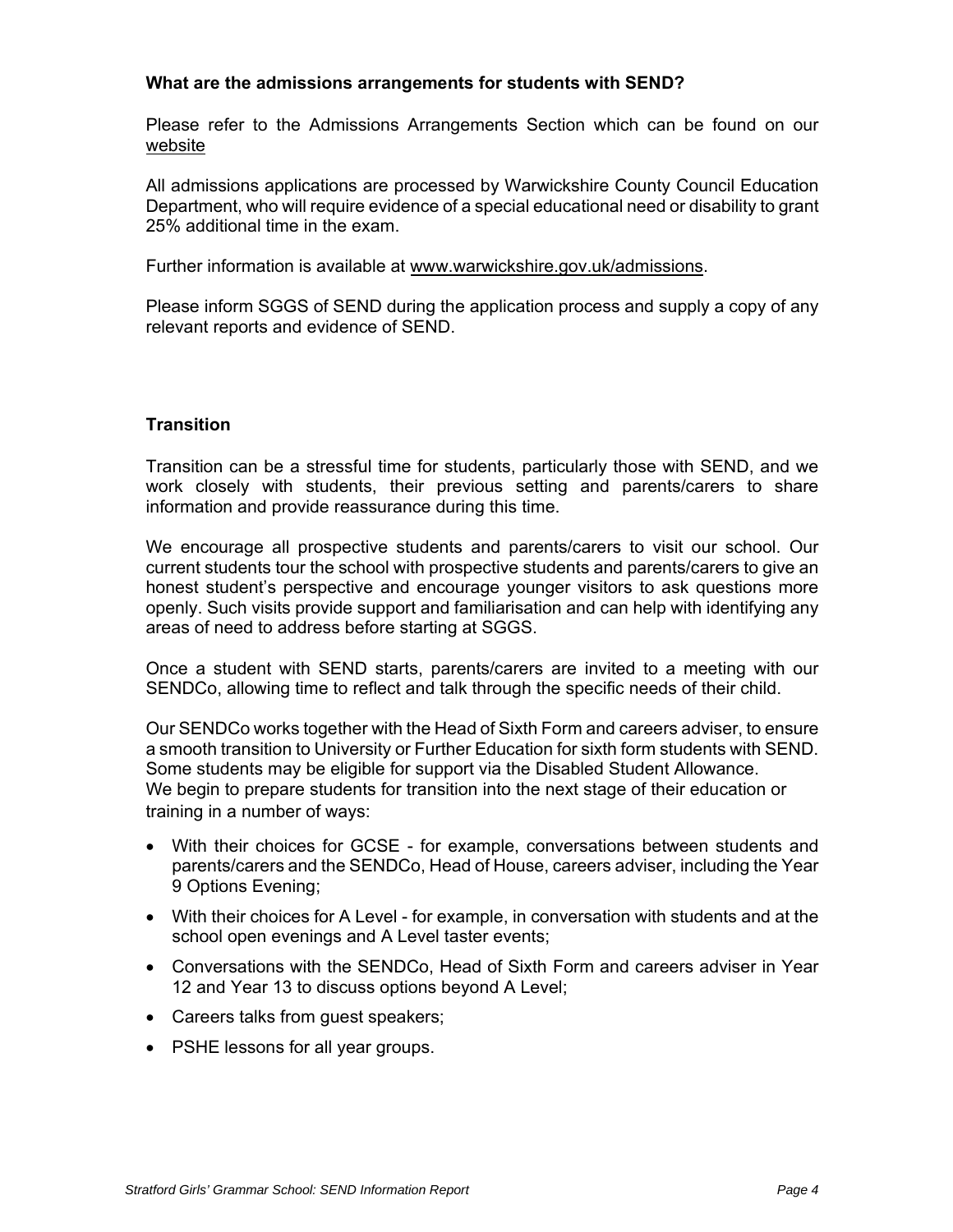## **How do we identify students with SEND?**

#### **Before transfer**

Before a student joins, we may refer to the following information:

- Information on transfer documents including admission forms.
- Primary school liaison  $(11+)$ .
- Contact with parents/carers prior to transfer.
- $\bullet$  Head of Sixth Form interviewing individuals (16+).
- Liaison with external agencies, where appropriate.

## **In School**

Once at SGGS, we use the following routes to identify students needing support, who may have SEND:

- Regular academic progress checks and reports, including attendance data.
- Entrance data and results from annual assessments, such as Trial Exams.
- Referral from teaching or pastoral staff in contact with a student.
- Information or referral from parents/carers and external agencies.
- Student self-referral.

Many of our students with SEND start at SGGS with a diagnosis. Our SENDCo will support parents/carers and students seeking SEND assessment referral while at SGGS.

Subject teachers monitor the progress of students and identify those with barriers to their learning, making appropriate adjustments to support them. Students who might benefit from higher waves of support are brought to the attention of the SENDCo by professional colleagues, such as the Head of House.

Parents/carers are made aware of progress regularly, through the school PIPs, so under-achievement can be quickly identified. Parents/carers are encouraged to contact the Head of Department directly or the Head of House for wider concerns.

#### **How do we provide inclusive education for students with SEND?**

SEND is met with expertise and sensitivity by our experienced staff, overseen by our SENDCo. High Quality First Teaching (QFT) is delivered, with professionals responding the needs of all students who have areas of difficulty and experience barriers to their learning. Teachers are made aware of the latest training materials for SEND and are encouraged to enhance their skills as part of their continuing professional development. INSET time is given to improving staff knowledge and skills in relation to the identification, provision and support for students with SEND.

Our SENDCo is happy to meet to discuss progress and welcomes feedback from students and parents/carers. Please share any information such as reports with diagnoses, to provide a starting point for discussion. These reports often contain recommendations for us to consider in relation to our support arrangements in school. If you feel unsure about whether or not your child has SEND, the Head of House or Head of Sixth Form may be best placed to help and advise, and there is information online through the Warwickshire Local Offer: https://www.warwickshire.gov.uk/send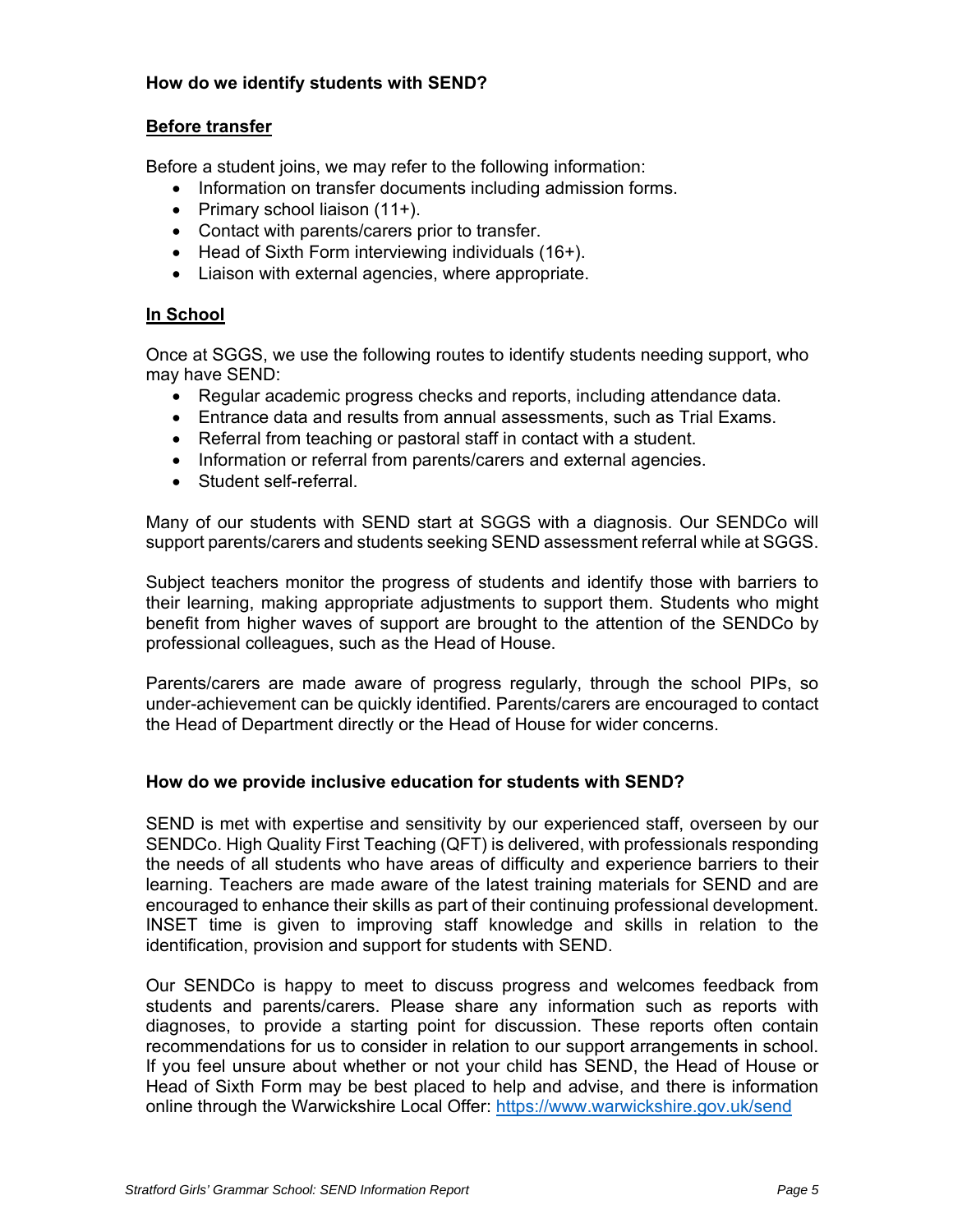Students that have been identified with SEND and in need of ongoing tailored support to overcome barriers are given a personalised Learning Passport. The SENDCo will create this with the student and parents/carers are encouraged to give feedback as well. The Learning Passport sets out the student's needs and how we can support them in school, as well as any permitted exam access arrangements. Those whose needs are met by QFT are placed on our Additional Needs List.

Students can benefit from a variety of supports to enhance their learning and social development in school. We have a broad and diverse extra-curricular programme, a wide number of subject clubs to enhance learning, study skills materials and a Study Skills mentor in sixth form, Pastoral Support Officers, sixth form subject ambassadors and vertical tutor groups, giving students access to a wide range of help and engagement opportunities. Our Progress and Well-being Team plan and oversee additional mentoring where needed, for example in tailored group sessions run through Warwickshire's Educational Psychology Services or one-to-one sessions with LifeSpace, with the impacts monitored and reviewed to inform further planning. We have in place a range of accessibility support for disabilities and work with professionals, students, parents/carers and agencies to tailor these where needed.

Students requiring more significant additional intervention beyond QFT may be placed on the school's SEND Register, where the provision is monitored by our SENDCo at least every half-term, with target setting in one-to-one meetings.

Students with significant difficulties substantially affecting their progress over time may benefit from an Education, Health and Care needs assessment for further support up to the age of 25 years old through the County Council. Support and guidance is available from our SENDCo and also through Warwickshire SEND Information, Advice and Support Service (SENDIAS): https://www.kids.org.uk/warwickshire-sendiass-front-page

For some concerns, we may discuss the involvement of external agencies, such as the Warwickshire Educational Psychology Service, Child and Adolescent Mental Health Services (RISE/CAMHS) or the student's GP. The purpose of such involvement of professionals is not always to seek a diagnosis, but rather to obtain advice to enable the student to learn as well as they can.

Exam Access Arrangements can be put in place, according to current JCQ regulations. All staff support the SENDCo in identifying, determining and implementing appropriate access arrangements and reasonable adjustments. Diagnostic reports may recommend arrangements for exams, which must be shared with our SENDCo, who also gathers evidence relating to the severity of the need in relation to exams and assessments and the student's normal way of working. Depending on the picture of need in school, Exam Access Arrangements may include rest breaks, a laptop or extra time. We commission a qualified access arrangements assessor through Warwickshire County Council to conduct all necessary testing, with students' and parents'/carers' consent.

For students transferring to the Sixth Form at SGGS, Exam Access Arrangements that were put in place at GCSE will be reviewed with reference to current regulatory guidance and evidence of need gathered in Year 12.

Our SENDCo is in the Progress and Wellbeing Team, supporting students alongside the Heads of House, as well as working with all teaching and pastoral staff in school and alongside our Exams Officer, Alison Robbins.